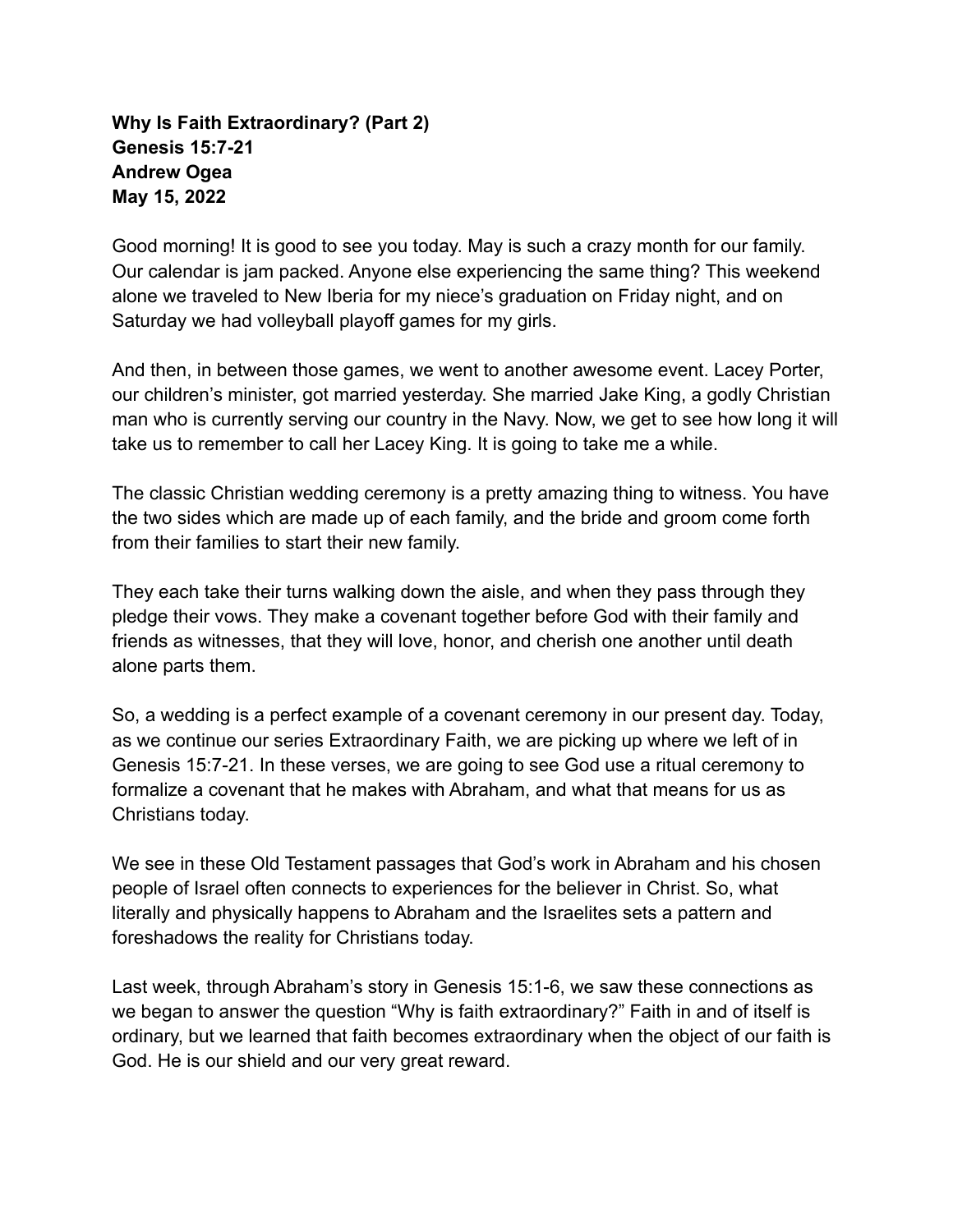#### **Why is faith extraordinary?**

- **1. The Object of our faith is God (Gen. 15:1)**
- **2. Through faith we are made right with God (Gen. 15:2-6)**

We also saw that through faith we are made right with God. Abraham had faith in God's promise to give him a son which made him right with God. This one verse in Genesis 15:6 sets a pattern for salvation throughout scripture.

### **Genesis 15:6 Abram believed the Lord, and he credited it to him as righteousness.**

Through Abraham's son and descendants came Jesus Christ, God's one and only son. We follow the pattern of salvation when we have faith in God's one and only son Jesus Christ. We are saved from our sin and enter a relationship with him.

So, we are going to finish answering the question "Why is faith extraordinary?" by picking where we left off in Genesis 15:7-8.

# **7 The Lord also said to Abraham, "I am the Lord, who brought you out of Ur of the Chaldeans to give you this land to take possession of it."**

**8 But Abram said, "Sovereign Lord, how can I know that I will gain possession of it?"**

# **Why is faith extraordinary?**

- **1. The Object of our faith is God (Gen. 15:1)**
- **2. Through faith we are made right with God (Gen. 15:2-6)**
- **3. Through Faith We Have Assurance of God's Promises. (Gen. 15:7-21)**

Abraham has already been declared righteous by believing God for his promised son, but now God reiterates his promise to give Abraham a land he will be able to possess. But, what does Abraham do? He asks God for assurance. "How can I know that I will gain possession of it?"

Abraham already had saving faith, but he wanted to know how he could possess God's promise. He is hungry to know how he can experience it to the fullest extent. Isn't that the case at times?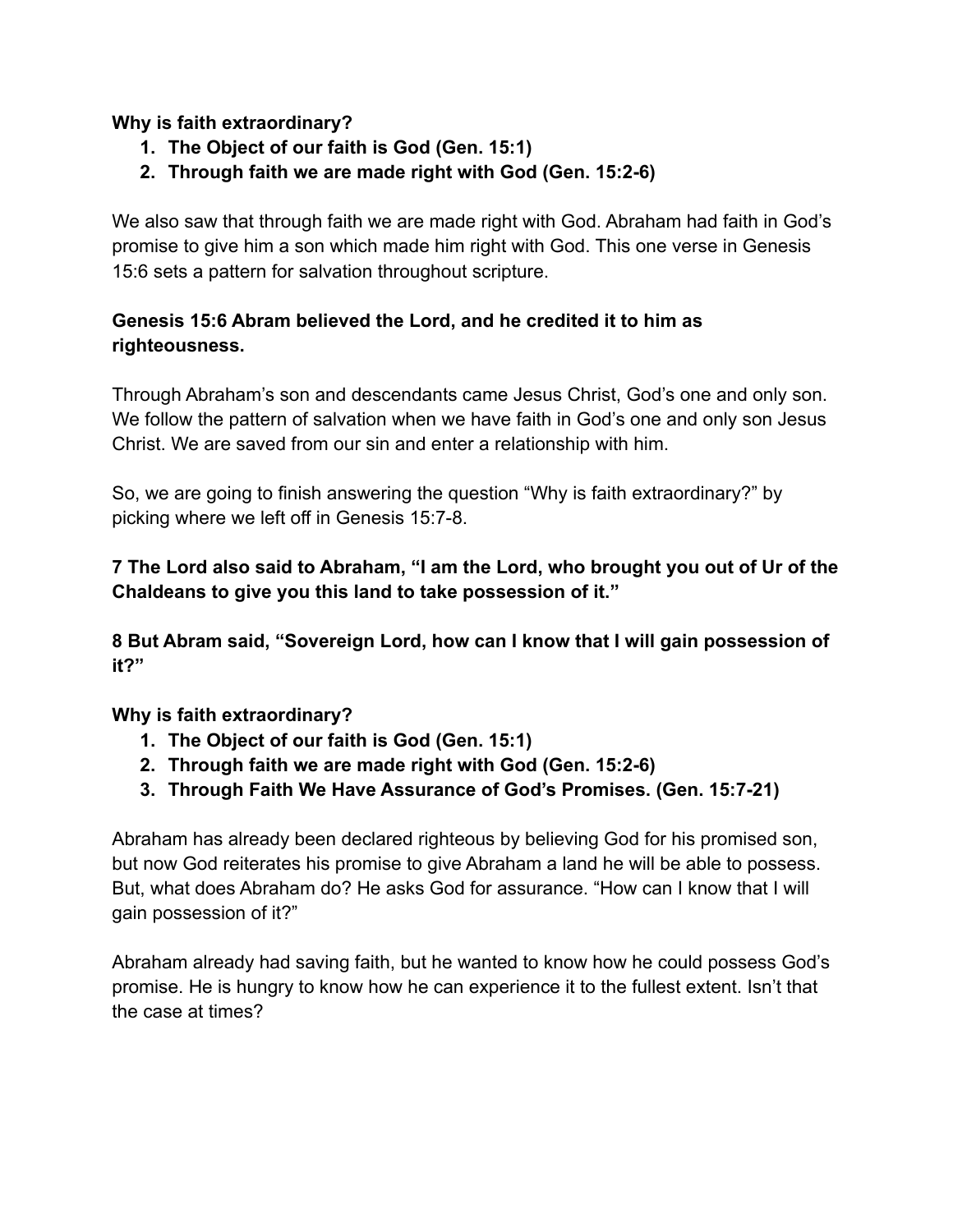Have you ever been hungry for God's assurance? Have you ever asked God that question, "How can I know?" "God, I believe you, but at times my experience doesn't seem to match my belief. So, God help me to know."

"Help me to know to the fullest extent that I am saved?" "God, how can I know that I am going to go to heaven when I die?" Help me to know it fully. Or in the midst of a trial, you say "God I need you right now…How can I know you are with me? Help me to know. I don't know how this is going to pan out God…How can I know?"

Here's the truth: The search for assurance is common to the Christian experience.

# **3. Through Faith We Have Assurance of God's Promises. (Genesis 15:7-21) a. The Search for Assurance (v. 7)**

This doesn't happen all of the time, but there are certain seasons in life where we need God's help to have continued confidence in what he has promised.

You see, when it is all said and done, we as Christians will have experience in two spiritual wars. The first war happened between two points in our lives: "what we were" and "what we are now". Let me show you in Scripture what I'm talking about. Ephesians  $2:1:$ 

**Ephesians 2:1 As for you, you were dead in your transgressions and sins, 2 in which you used to live when you followed the ways of this world and of the ruler of the kingdom of the air, the spirit who is now at work in those who are disobedient.**

# **Ephesians 2:4 But because of his great love for us, God, who is rich in mercy, 5 made us alive with Christ even when we were dead in transgressions—it is by grace you have been saved.**

What we were - dead in our transgressions; What we are now - Alive in Christ. That war in between was fought and won by Christ on the cross and by his grace through faith we are saved. And, then there is a war that happens between "what we are now" and "what we will be." 1 John 3:1-2 says,

# **1 John 3:1 See what great love the Father has lavished on us, that we should be called children of God! And that is what we are! The reason the world does not know us is that it did not know him.**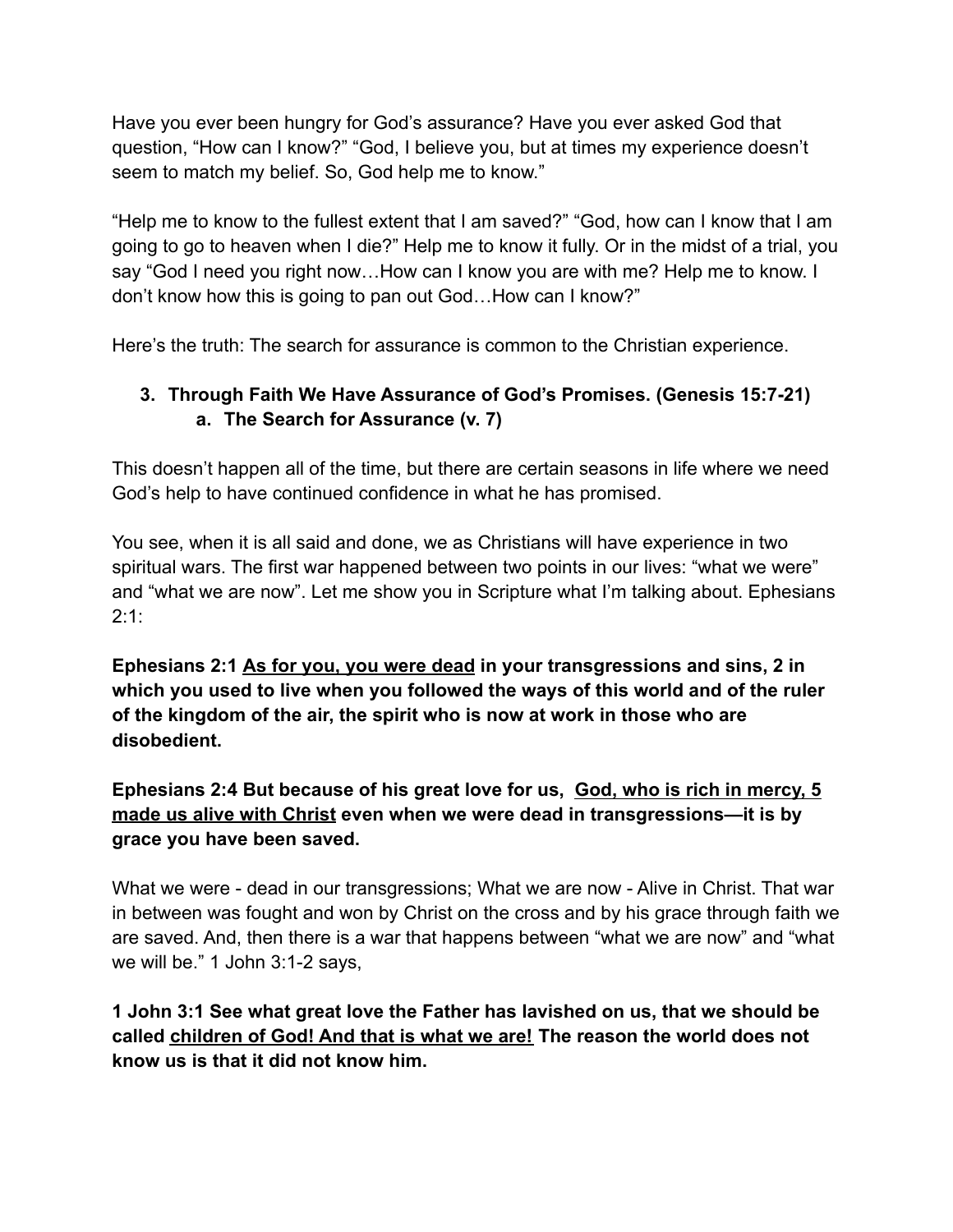# **2 Dear friends, now we are children of God, and what we will be has not yet been made known. But we know that when Christ appears, we shall be like him, for we shall see him as he is.**

So, what are we now? We are alive in Christ as children of God. What will we be? We shall be like him when he appears and we see him as he is. There is a war that is being fought in between these two spiritual realities now. Ultimately, Jesus has already won this war. The end is already determined, but we still have battles in this Christian walk.

And Satan is so cunning. He says, "you know what would really mess this Christian up…if I put some lies in his heart and get him to think that he is not who God says he is and that he cannot possess what God already says is his.

In this battle, don't we have moments like the father of the demon possessed boy who sought deliverance for his son in Mark 9, who cries out to the Lord, "I do believe, but help me overcome my unbelief."

So, if you have similar questions of the Lord today, just know that you are not alone. You are not weird. It doesn't make you less of a Christian. Abraham, the father of our faith, asked the same question too. But, Who did he ask for assurance? Verse 8 says,

# **8 But Abram said, "Sovereign Lord, how can I know that I will gain possession of it?"**

In his search for assurance, Abraham went to the perfect source for assurance - our Sovereign Lord.

# **4. Through Faith We Have Assurance for God's Promises. (Genesis 15:7-21)**

- **a. The Search for Assurance (v.7-8)**
- **b. The Source of Assurance (v. 8)**

He doesn't go to other sources to try and figure out how he is going to go about possessing the promise. So it is when we are seeking assurance, we need to go to our Sovereign Lord. God is all knowing. If anyone will know the plan and how it is going to be accomplished, there is no better source than the Source himself.

I read the news pretty much every day. The thing that makes a news story trustworthy is the source of the report. If the source isn't a first hand witness of an event, or if the source has a low level of credibility, then it affects the validity of the story.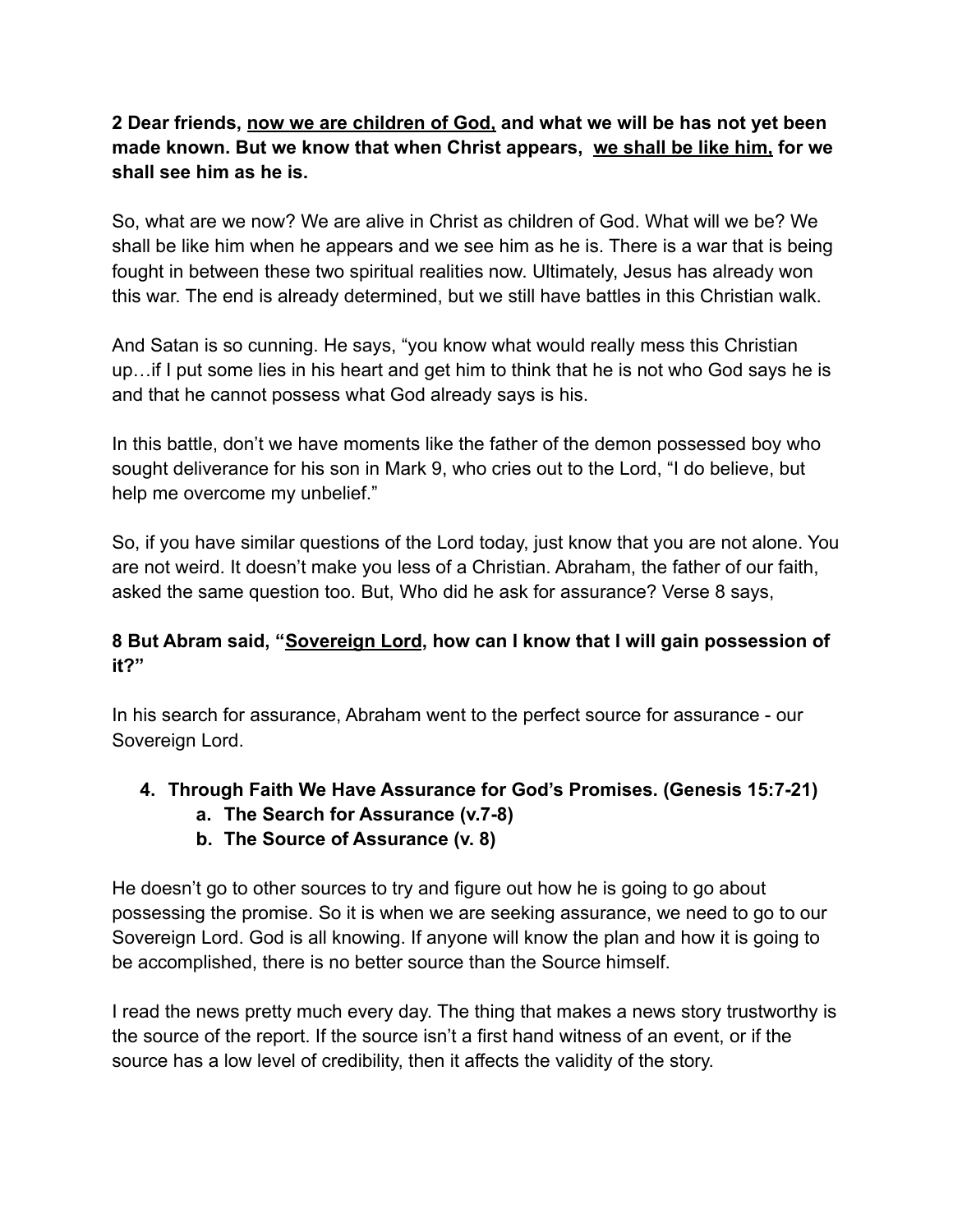But, what if God is the source of the story? Then he would be the most reliable witness that we could ever have, and his testimony would be true. And where do you think that we can go to find reliable news and reliable testimony that will give us continued assurance for our faith? The Bible, God's Holy Word! 1 John 5:9-13 describes this perfectly.

#### **1 John 5:9 We accept human testimony, but God's testimony is greater because it is the testimony of God, which he has given about his Son.**

**10 Whoever believes in the Son of God accepts this testimony. Whoever does not believe God has made him out to be a liar, because they have not believed the testimony God has given about his Son.**

**11 And this is the testimony: God has given us eternal life, and this life is in his Son. 12 Whoever has the Son has life; whoever does not have the Son of God does not have life.**

And, if you ever need God to assure you that you are saved, your assurance is right here in the next verse.

# **13 I write these things to you who believe in the name of the Son of God so that you may know that you have eternal life.**

Do you trust God as a witness? Do you trust God's testimony about his son Jesus Christ, that he died on the cross for your sins, that he was buried, and rose again on the third day; and, if you believe in him for your salvation, then you can know that you have eternal life. You can settle that in your heart today. Be assured, If you believe God's testimony about Jesus, then you are saved.

Oh, how much better off we are than Abraham in the sense that God's Word came to him sporadically in dreams and visions. There are less than ten recordings of God's Word coming to Abraham in scripture. But, we have access to his word all of the time.

And, it is heartbreaking that we don't take advantage of this like we should. If you don't have a Bible, send me an email this week. [andrew@northshorechurch.net](mailto:andrew@northshorechurch.net). I'll recommend one for you. Or, get the Bible App on your phone. Start reading one paragraph or one chapter a day. You can start in the book of John.

However, in his need for assurance, Abraham didn't have God's written Word. So, in these next verses, God gave him instructions in a vision to prepare a sacrifice for a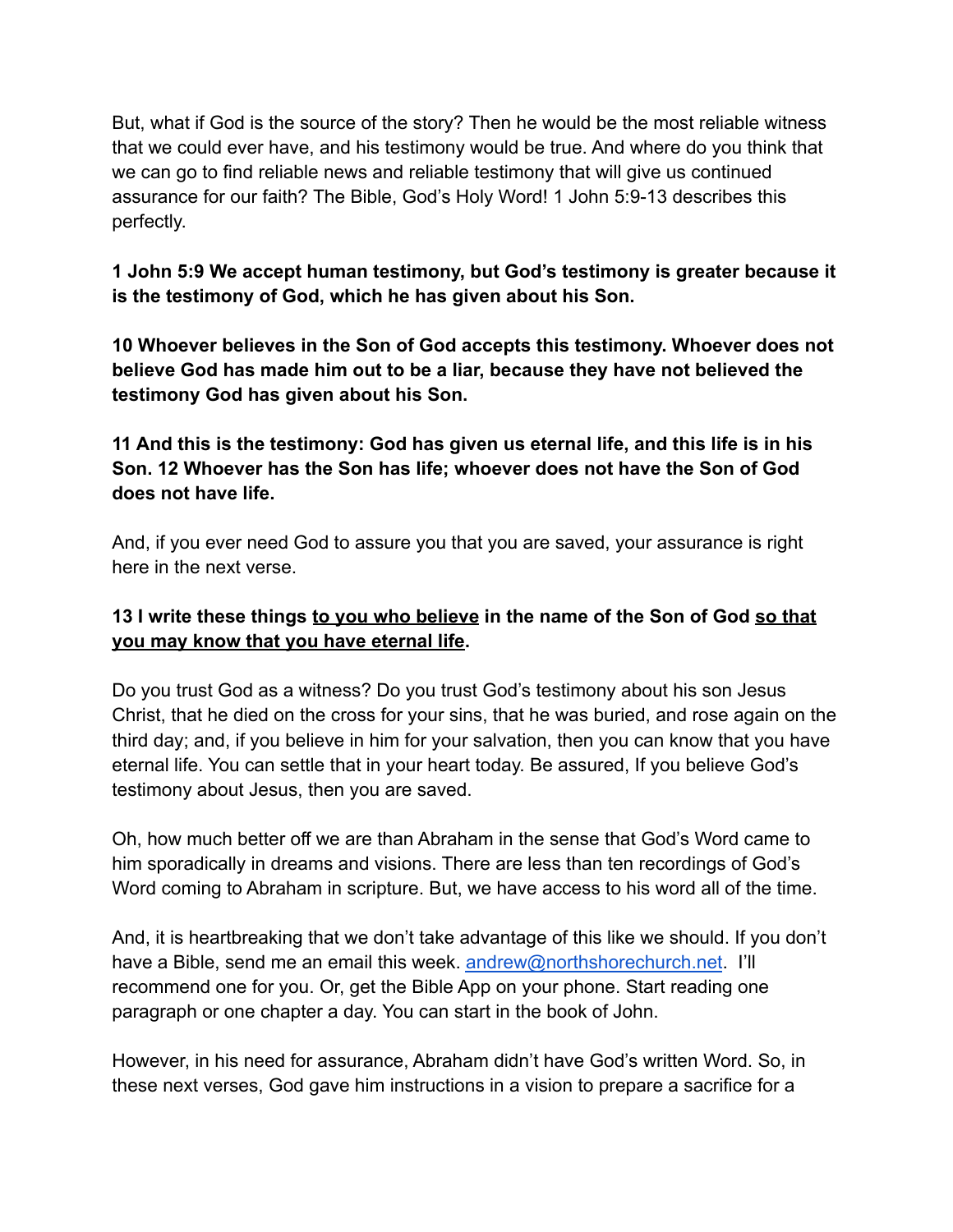covenant ceremony that he would use to give him assurance. Let's read Genesis 15:9-21:

**Genesis 15:9 So the Lord said to him, "Bring me a heifer, a goat and a ram, each three years old, along with a dove and a young pigeon."**

**10 Abram brought all these to him, cut them in two and arranged the halves opposite each other; the birds, however, he did not cut in half.**

**11 Then birds of prey came down on the carcasses, but Abram drove them away. 12 As the sun was setting, Abram fell into a deep sleep, and a thick and dreadful darkness came over him.**

**13 Then the Lord said to him, "Know for certain that for four hundred years your descendants will be strangers in a country not their own and that they will be enslaved and mistreated there.**

**14 But I will punish the nation they serve as slaves, and afterward they will come out with great possessions. 15 You, however, will go to your ancestors in peace and be buried at a good old age.**

**16 In the fourth generation your descendants will come back here, for the sin of the Amorites has not yet reached its full measure."**

**17 When the sun had set and darkness had fallen, a smoking firepot with a blazing torch appeared and passed between the pieces.**

**18 On that day the Lord made a covenant with Abram and said, "To your descendants I give this land, from the Wadi of Egypt to the great river, the Euphrates—**

**19 the land of the Kenites, Kenizzites, Kadmonites, 20 Hittites, Perizzites, Rephaites, 21 Amorites, Canaanites, Girgashites and Jebusites."**

This part of the story all sounds so strange to us doesn't it? But, this was a common ancient covenant ceremony that God used to assure Abraham of his possession of the land.

The kind of ceremony would begin with a sacrifice. The animals were cut in half and the halves were placed into two groups with an aisle separating them. The blood of the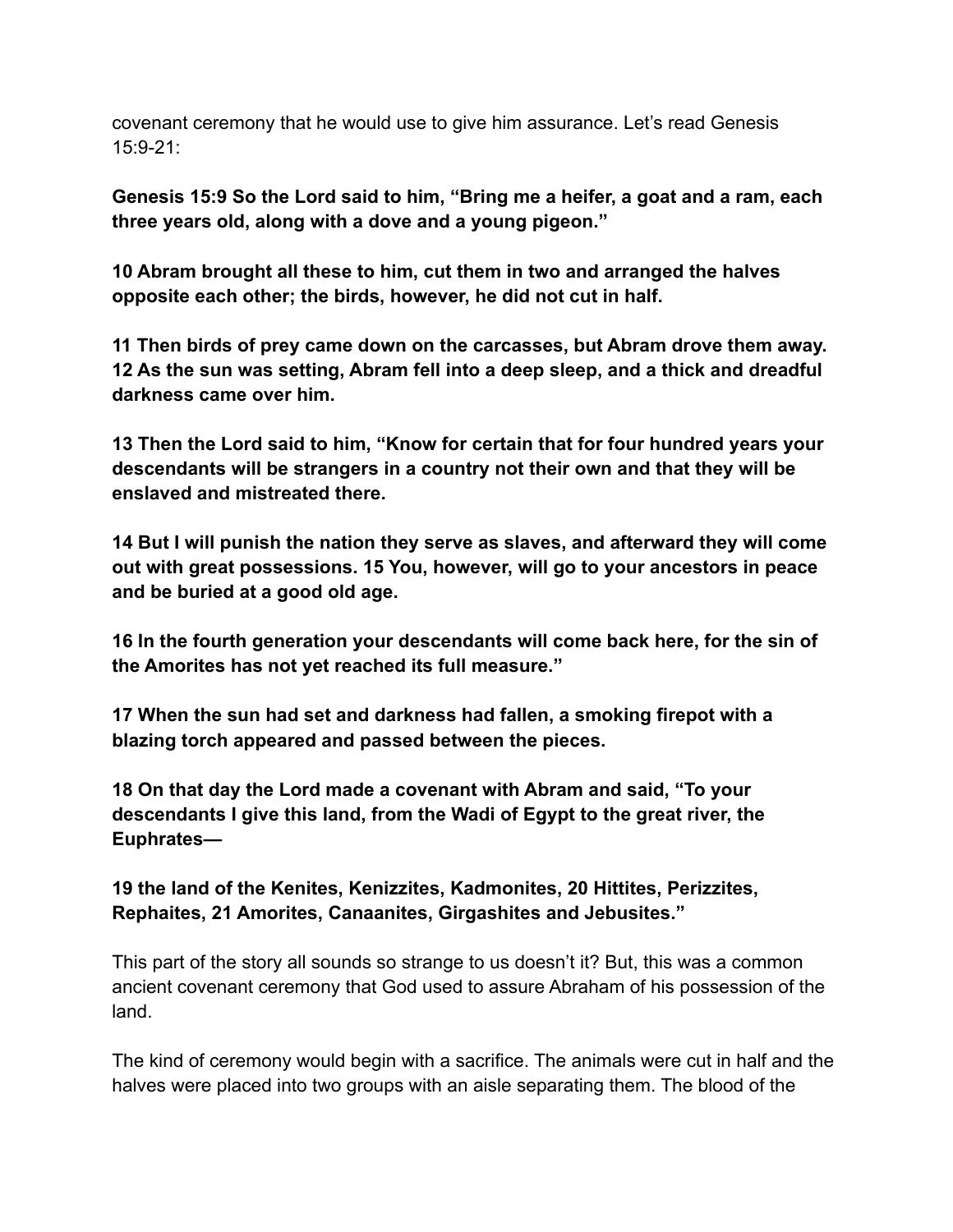animals would pool in the aisle. And the two parties making a covenant agreement would both walk through the sacrifice.

As they walked they would declare their part of the agreement. Let's just say it was a loan agreement for a piece of land. The seller would walk through declaring commitment: I agree to loan \$3000 to this man for the land at a rate of 10% interest. The other man would walk through declaring his commitment: I agree to pay this man \$275 each month for one year.

As they walked through, the blood would soak into the bottom of their garments. This whole process signified the seriousness of the commitment they were making together. They walked through death to show their commitment was as serious as death. It's as if they were saying, I would rather give my life than break this commitment.

It sounds much more grotesque than the wedding ceremony we talked about earlier, but there are similarities: two halves, an aisle, and making a commitment while walking through, until death do us part.

So, Abram prepares this sacrifice and waits, and after a while he falls asleep and a terrible darkness comes upon him. The Word of the Lord comes and informs him that his descendent will possess the land, but they will have to wait 400 years, which signifies the 400 years they waited in slavery in Egypt.

The Lord says, "as your people wait for all of this to happen, they will be strangers in another country, they will suffer through trials, but they will come out of that with great possessions. At the same time of their waiting, God, in both his loving patience and justice, waited 400 years to dispossess the sinful, vile, and evil inhabitants currently in the promised land.

Then, in this literal darkness of night and with this spiritual darkness that had come over him, the presence of the Lord was manifest through smoke and fire. The Lord manifested his presence as a smoking firepot (a furnace) with a blazing torch and he passed through the sacrifice alone.

So, God alone guaranteed his covenant with Abraham by calling out his commitment to the terms. He said, "I will give you a people, your own descendants. I will give your people a land", and he even described the boundaries. "I will give your people power to have victory over the evil forces on your way to possessing the land."

#### **Terms of the Abrahamic Covenant**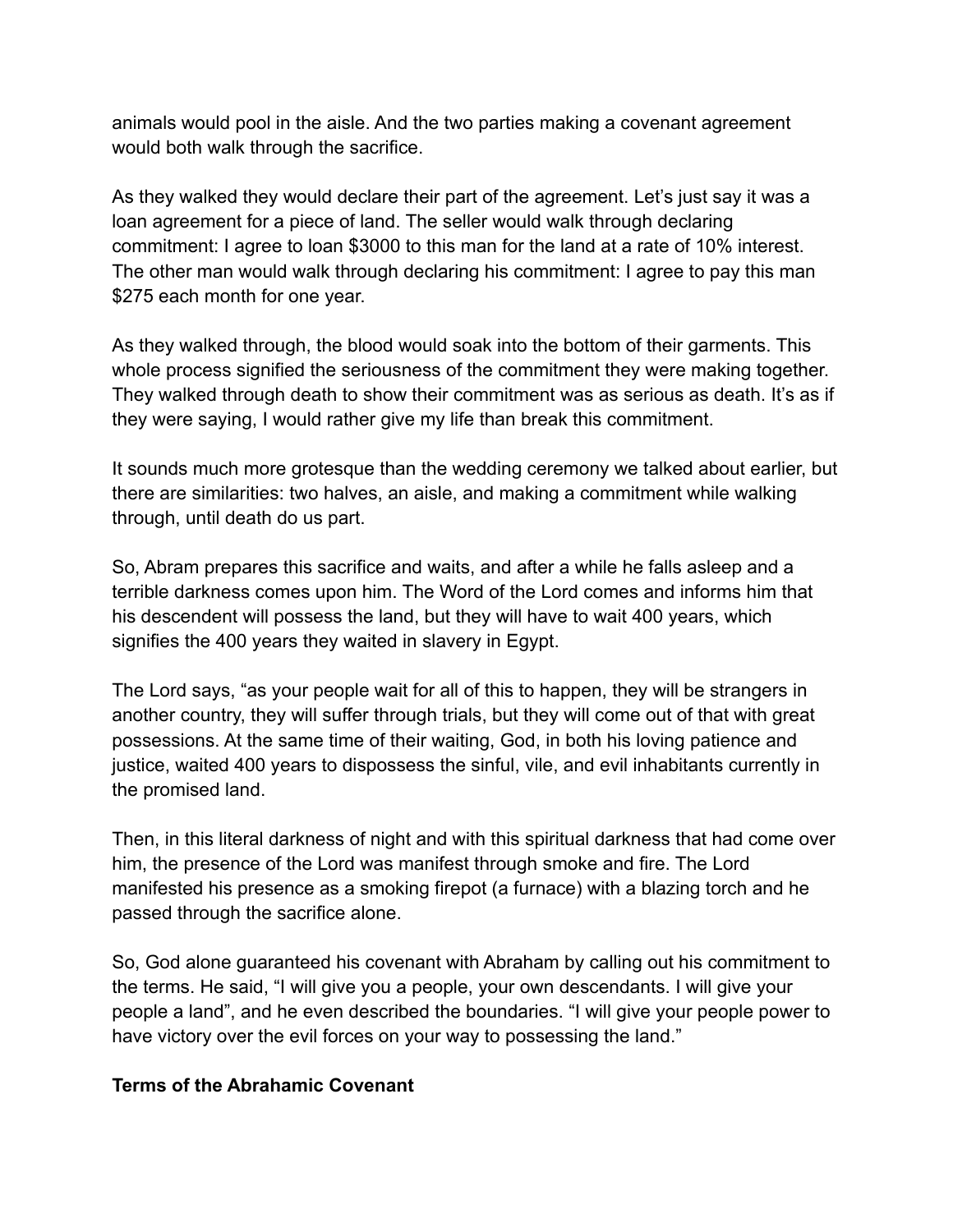#### **People Land Power**

So, the terms of the covenant that God made with Abraham were to give him people, Land, and Power. Isn't it amazing that these are the same terms that God has promised in his new covenant through Jesus Christ.

God prepared the sacrifice of Jesus Christ for the sins of the world. And through the blood of his son Jesus Christ, he called out his commitments. I promise that those who believe in my son will be my people, my children. I promise that those who believe in my son will have eternal life as their inheritance.

I promise that anyone who believes in my son, will have the power to overcome evil, affliction, and suffering until they receive that prize. So, these are the promises for the new covenant in Christ:

Terms of the New Covenant

- 1. **People** (Believers in Christ)
- 2. **Land** (Heaven with Christ)
- 3. **Power** (Victorious Life in Christ)

But, it is this last one, Power, in which believers hunger most for assurance. As the people of God long for the heavenly land to dwell with him, don't we often need assurance most when we feel powerless? Don't we often need assurance when we can't see much victory happening in our lives? So, how does this assurance take root in us? Let's read in Ephesians 1:15-17

# **13 And you also were included in Christ when you heard the message of truth, the gospel of your salvation. When you believed, you were marked in him with a seal, the promised Holy Spirit,**

# **14 who is a deposit guaranteeing our inheritance until the redemption of those who are God's possession—to the praise of his glory.**

The Holy Spirit of God is deposited in our hearts guaranteeing our inheritance. And, it is the Spirit of God by which assurance takes root in us to give us a continued renewal of confidence in God's promises until our heavenly redemption.

#### **3. Through Faith We Have Assurance of God's Promises. (Genesis 15:7-21)**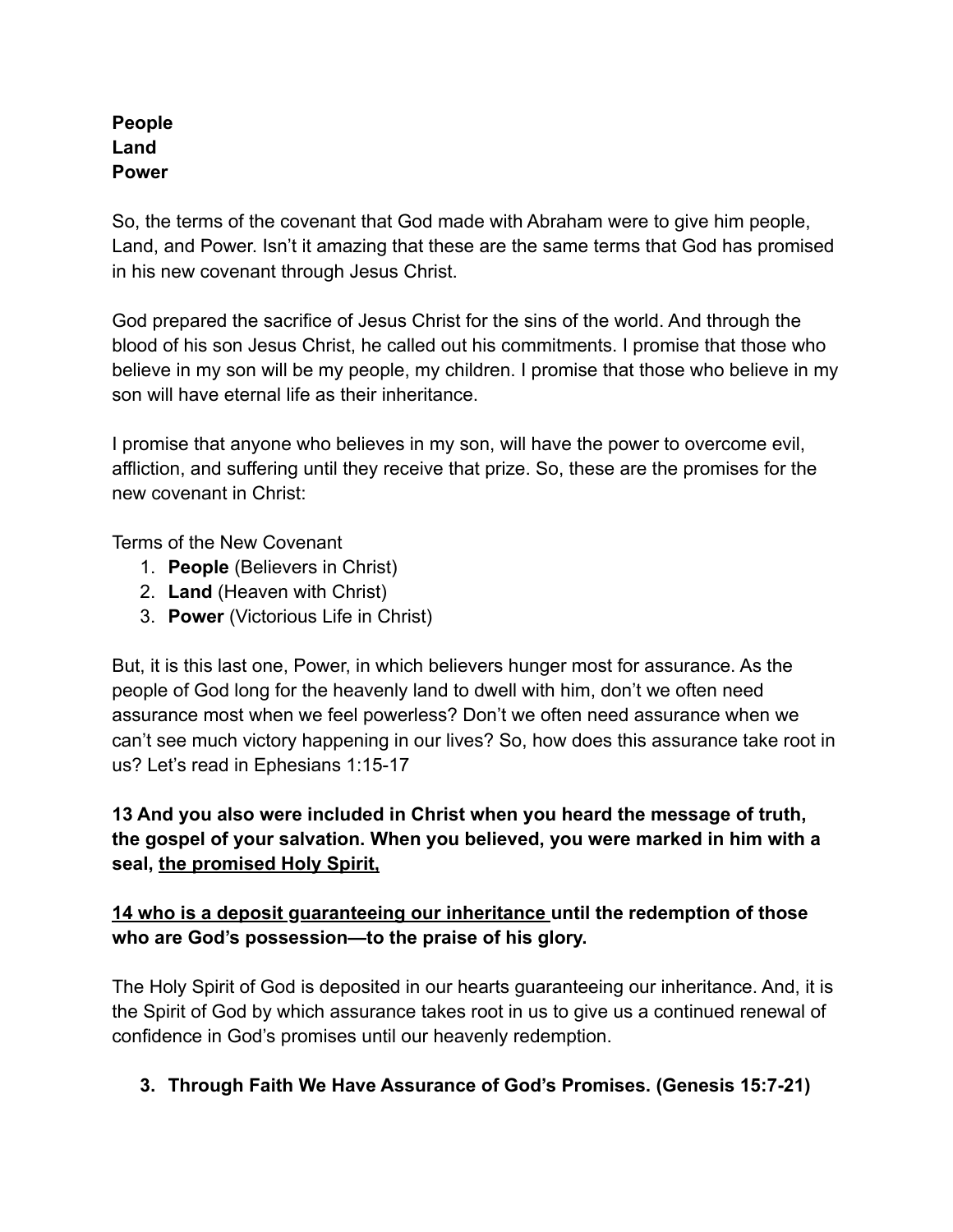- **a. The Search for Assurance (v.7-8)**
- **b. The Source for Assurance (v. 8)**
- **c. The Spirit for Assurance (v. 9-21)**

In John 14, Jesus told his disciples that when he left his earth he would be going to prepare a place for them. This promise is for all of his followers. And, though we cannot take up residence there yet, he promised his Holy Spirit, his Holy Presence, to take up residence in these earthly temples. Listen to what Jesus promises the Spirit will do:

**John 14:26: But the Advocate, the Holy Spirit, whom the Father will send in my name, will teach you all things and will remind you of everything I have said to you.**

**John 16:13 But when he, the Spirit of truth, comes, he will guide you into all the truth. He will not speak on his own; he will speak only what he hears, and he will tell you what is yet to come.**

**14 He will glorify me because it is from me that he will receive what he will make known to you.**

So, here is how this works. When we as believers hunger and search for assurance, we need to go to the source for assurance, our sovereign Lord, through prayer and His word. Then we walk by faith according to the Holy Spirit who is continually reminding us and guiding us with this truth. For example:

Abraham had a thick and dreadful darkness come over him. Have you ever had a terrible darkness come over you? For some of you, this is a battle that you fight often. It's almost debilitating, and you start to wonder if your life has meaning or purpose anymore. In these moments when you hunger and are searching for assurance you need to go to the source for assurance.

Pray and ask our Sovereign Lord for his help. Go to his Word for truth. If you don't know where to turn, ask a friend to give you a verse. Perhaps the Lord would lead you to a truth like Matthew 5:

**4 "You are the light of the world. A town built on a hill cannot be hidden. 15 Neither do people light a lamp and put it under a bowl. Instead they put it on its stand, and it gives light to everyone in the house.**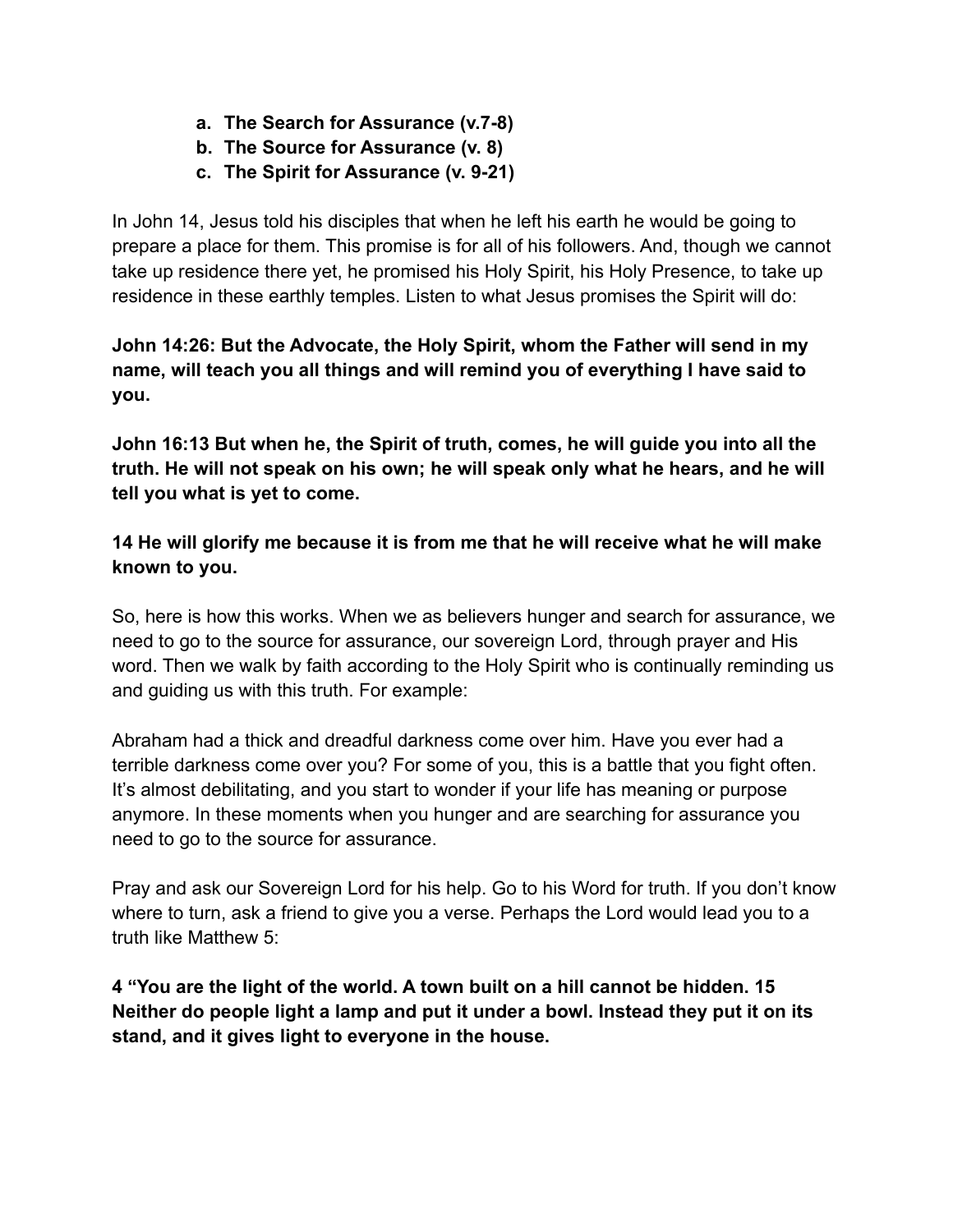#### **16 In the same way, let your light shine before others, that they may see your good deeds and glorify your Father in heaven.**

Now that you have your truth, don't deny it, but walk by faith in the Spirit according to the truth. "Lord, I'm in a dark place, but I want to be your light to the world. So, by faith I'm going to let your light shine through me today however you lead. Getting out, going to church, to a small group, reconnecting with a friend, encouraging someone. Spirit lead me.

The Israelites were sorely mistreated at the hands of their enemies while they awaited the possession of their promised land. Do you have enemies? Do you have people who persecute you and belittle you for your faith? Do you have people in your life who are just against you for some reason?

In your search for assurance on what to do, go to the source, our sovereign Lord in prayer and in his word. Ask a Christian friend for a verse. You may come across one like Proverbs 25:21-22

# **Proverbs 25:21 If your enemy is hungry, give him food to eat; if he is thirsty, give him water to drink. 22 In doing this, you will heap burning coals on his head, and the Lord will reward you.**

Then, walk by faith in the Spirit according to the truth. Instead of doing what your flesh wants you to do, seek ways that you can love your enemy and God will reward you with the kind of victory that he wants to give you. Here's another example:

Abraham needed assurance from God because he understood that possessing the promised land would require dispossessing the pagans. In a similar way, the Christian life will be a continual dispossessing of the old pagan life in which we used to live, the raging battle that we face with sin.

The greatest times of need for assurance have been a result of my own personal battles with sin. "God, What do I do with this?" "Do you love me less God?" "How can I be close to you again?" So in my search for assurance, I went to the source through prayer and his word. He led me to 1 John:

#### **1 John 1:9 If we confess our sins, he is faithful and just and will forgive us our sins and purify us from all unrighteousness.**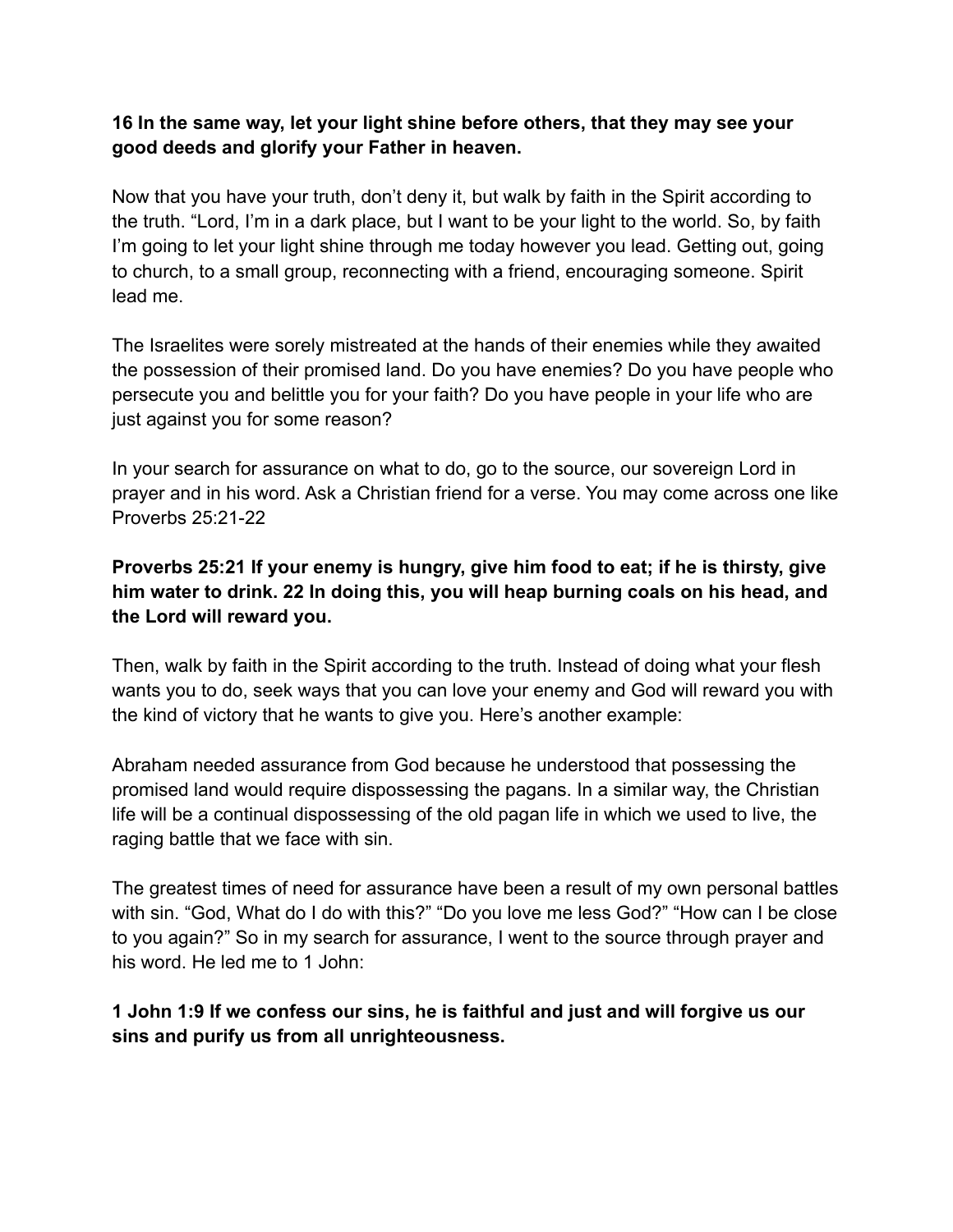#### **1 John 2:1 My dear children, I write this to you so that you will not sin. But if anybody does sin, we have an advocate with the Father–Jesus Christ, the Righteous One.**

So, by faith in the Spirit according to the truth, I humbly go before God, confessing, agreeing with him that I have sinned against him and then by faith I trust him that he purifies me from unrighteousness. Then, with a clear conscience, his light shines brighter in my heart.

This is the power of the Spirit that is available to all of us so that we can live a victorious life in Christ. It's a result of the new Covenant of Christ, guaranteed by God himself. The Spirit seals it and it is deposited in our hearts working to assure us as believers in Christ.

The very presence of God is at work in us like the smoking furnace, purifying us, burning away the impurities of our sinful flesh, and like a blazing torch giving us more and more of his light as we journey in this life toward the prize of our heavenly promised Land.

In response today, we are going to partake in another ancient ceremony that Jesus initiated with his disciples, the Lord's Supper. Jesus knows and loves us. He knew that we would need assurance in our walk with him. This is one of the main reasons why he says, "Do This In Remembrance of Me." Remembering what he has done gives us assurance.

**Mark 14:22 While they were eating, Jesus took bread, and when he had given thanks, he broke it and gave it to his disciples, saying, "Take it; this is my body."**

**23 Then he took a cup, and when he had given thanks, he gave it to them, and they all drank from it.**

**24 "This is my blood of the covenant, which is poured out for many,"**

You see that covenant connection from our story today and the words of Christ. His body was given for us on the cross. His blood was shed for the forgiveness of sins. So, as you remember him today through this ceremony, I want you to remember him for those three things: people, land, power.